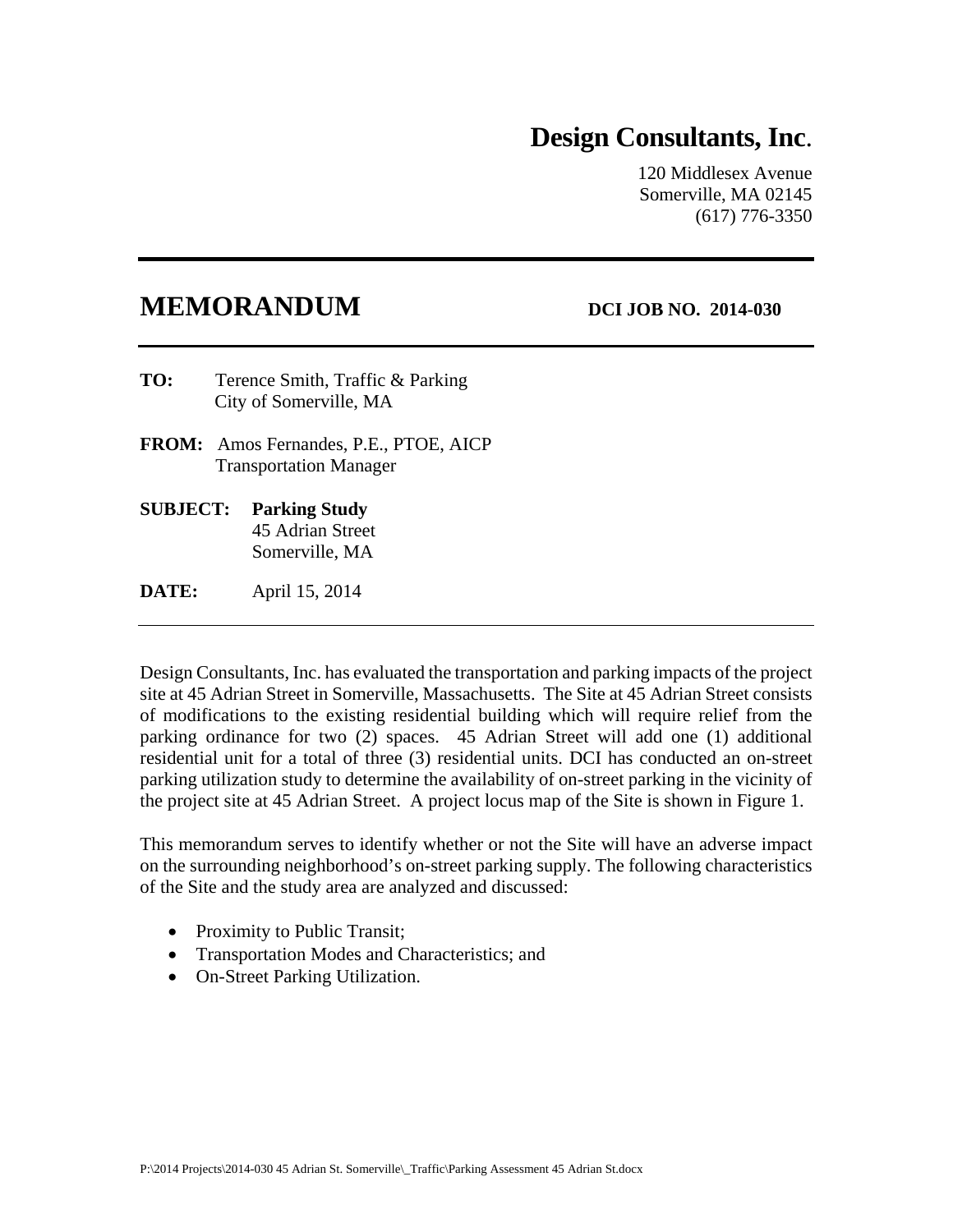#### *Figure 1: Project Location*



*Map Source: Google Maps* 

#### **Transit Supply**

The Site is conveniently situated close to public transportation. 45 Adrian Street is approximately a mile from the Central Square Transit Station.

The Green Line Extension (GLX) project will have a proposed transit stations at Union Square less than a mile away. Union Square Station is expected to be complete by 2016. This project will extend the existing MBTA Green Line service from a relocated Lechmere Station in East Cambridge to Union Square in Somerville and College Avenue in Medford. This project is a major transportation priority of the Commonwealth and will offer a "oneseat" ride along the project corridor to downtown Boston, (eliminating the need for transfers at Lechmere Station and at Orange and Red Line stations) improving travel times within the project corridor. The new transit station will meet or exceed the Americans with Disabilities Act (ADA) standards. Mitigation measures during construction will reduce existing noise and vibration impacts from area railroads. Once completed, trains will operate every five to six minutes in the peak periods, providing fast and efficient service to downtown Boston.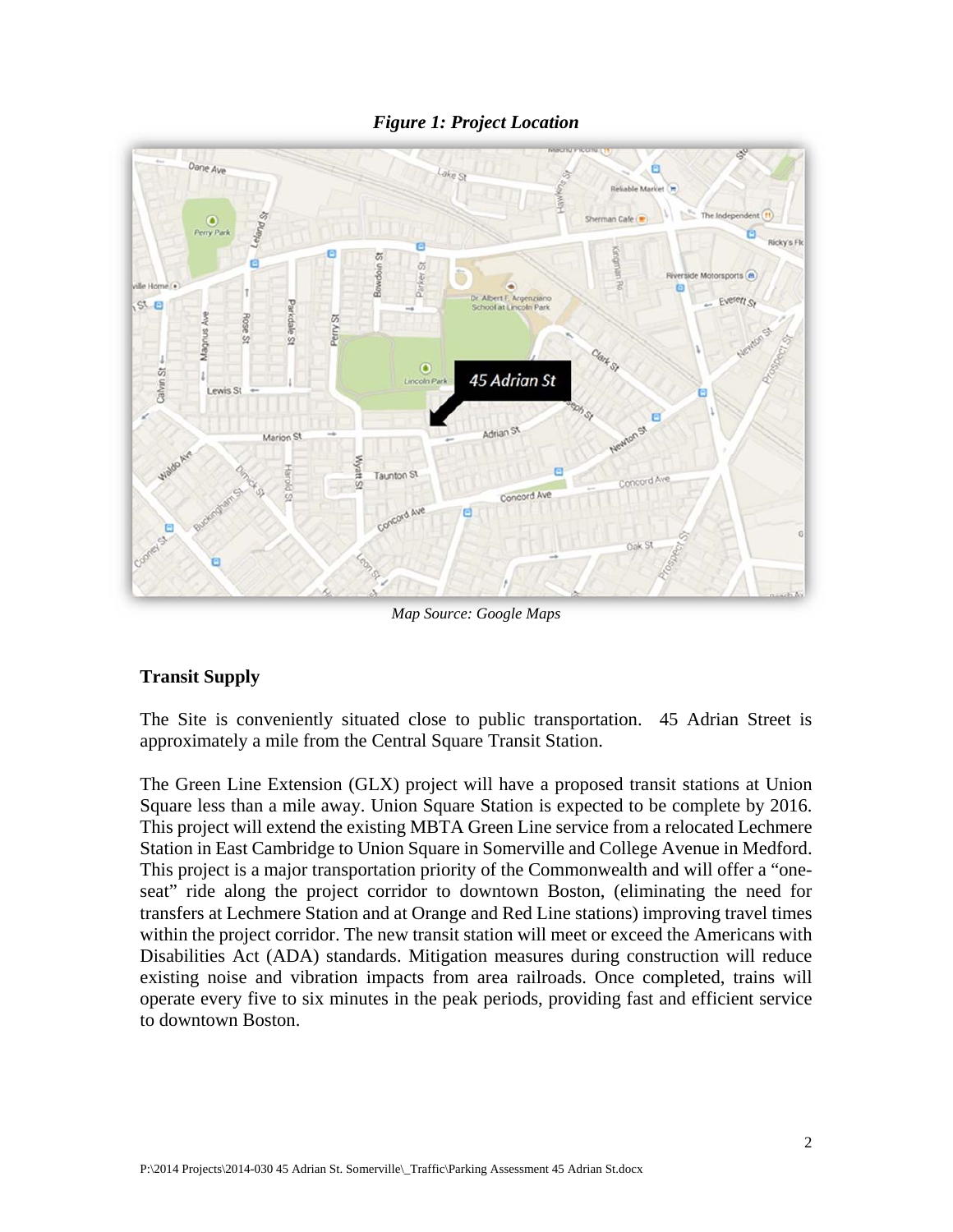#### **Existing Transportation Modes and Characteristics**

Local transportation data for the area encompassing 45 Adrian Street was obtained and analyzed using information from the US Census Bureau and the latest American Community Survey (ACS) 5-Year Estimate (2008-2012).

The ACS is a nationwide survey that collects and produces information on demographic, social, economic, and housing characteristics about the US population every year. With respect to local transportation and the subject site, this information provides an important tool to identify unique community characteristics and allows decision makers to obtain a clear picture of their population so that scarce transportation infrastructure can be allocated efficiently and effectively.

45 Adrian Street is located in Census Tract 3512.03. The Site within the Census Tract is shown in Figure 2. Census Tracts are small, relatively permanent statistical subdivisions of a county or equivalent entity that are updated by local participants prior to each decennial census as part of the Census Bureau's Participant Statistical Areas Program. Census tracts generally have a population size between 1,200 and 8,000 people, with an optimum size of 4,000 people.

According the 2008-2012 ACS data for Census Tract 3512.03, approximately 28.5% of the local population have no automobile. The vehicle ownership data for Census Tract 3512.03 is summarized in Table 1 and Figure 3.



 *Figure 2: 45 Adrian St in Census Tract 3512.03* 

P:\2014 Projects\2014-030 45 Adrian St. Somerville\\_Traffic\Parking Assessment 45 Adrian St.docx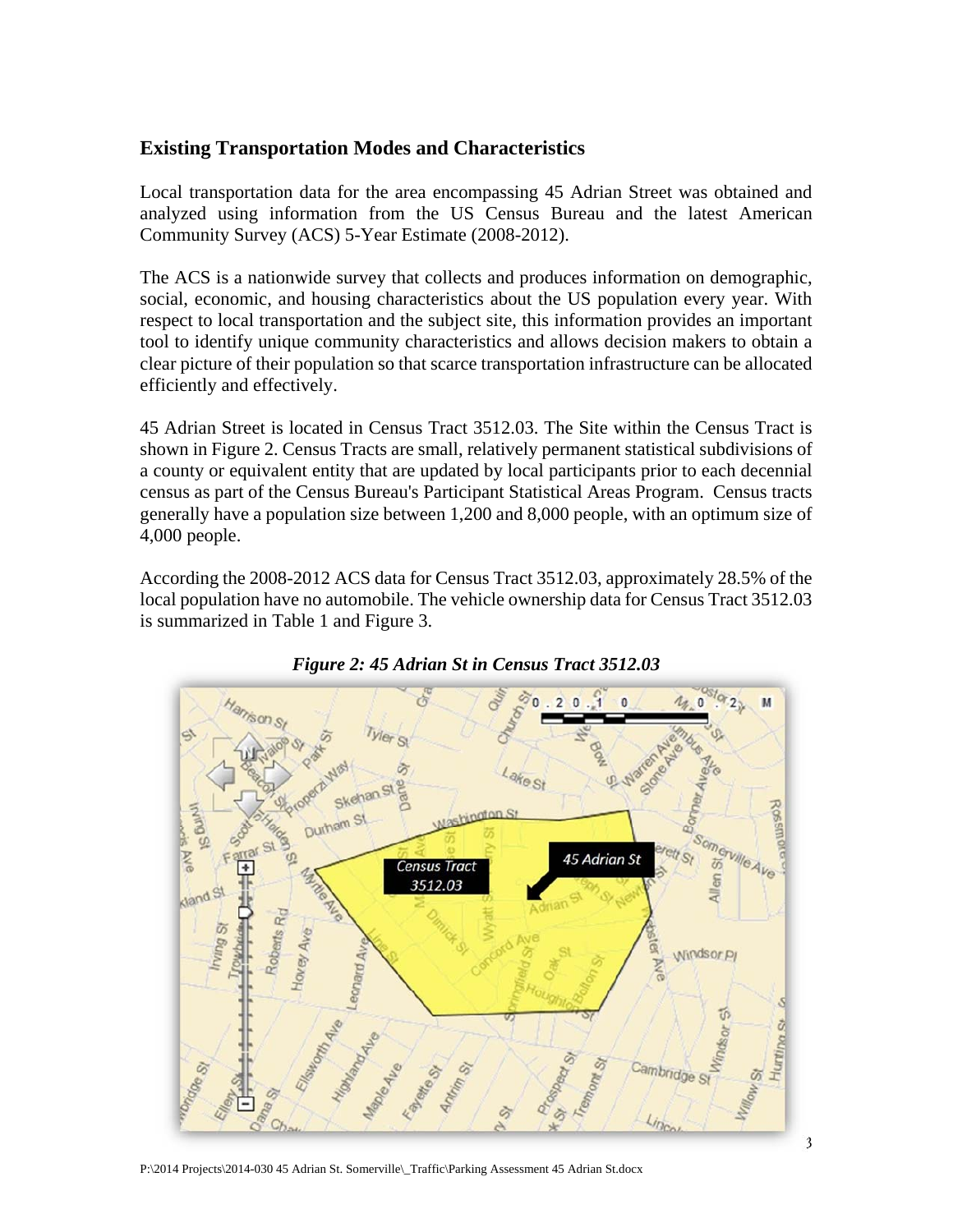|                             | <b>US</b> | <b>Massachusetts</b> | 45 Adrian St                |  |  |
|-----------------------------|-----------|----------------------|-----------------------------|--|--|
| <b>Automobile Ownership</b> |           |                      | <b>Census Tract 3512.03</b> |  |  |
| 10 Vehicles                 | $9.0\%$   | 12.5%                | 28.5%                       |  |  |
| 1 Vehicle                   | 33.7%     | 35.9%                | 47.5%                       |  |  |
| 2 Vehicles                  | 37.6%     | 37.0%                | 20.2%                       |  |  |
| 3+ Vehicles                 | 19.7%     | 14.6%                | 3.8%                        |  |  |
| Total                       | 100.0%    | 100.0%               | 100.0%                      |  |  |

*Table 1: Vehicle Ownership Summary (2008-2012 ASC Data)* 



*Figure 3: Vehicle Ownership Summary (2008-2012 ASC Data)*

As summarized in Table 1 and illustrated in Figure 3, 45 Adrian Street is located in an area where vehicle ownership for occupied housing units is not as prevalent compared to the State and the Nation. For the entire nation and the State of Massachusetts, 91% and 87.5% of occupied housing units have access to at least 1 automobile, respectively. For the local community that encompasses 45 Adrian Street, 28.5% of the occupied housing units has no automobile.

In terms of mode split for the commute to work, approximately (57.4%) of the local working community find transportation to work without use of an automobile. Approximately 29.2% of the local working population use transit and 26.3% of the local working population walk or bicycle to work. Just under 2% of the local working population in the area of 45 Adrian Street work from home. The mode split data for Census Tract 3512.03 is summarized in Table 2 and Figure 4.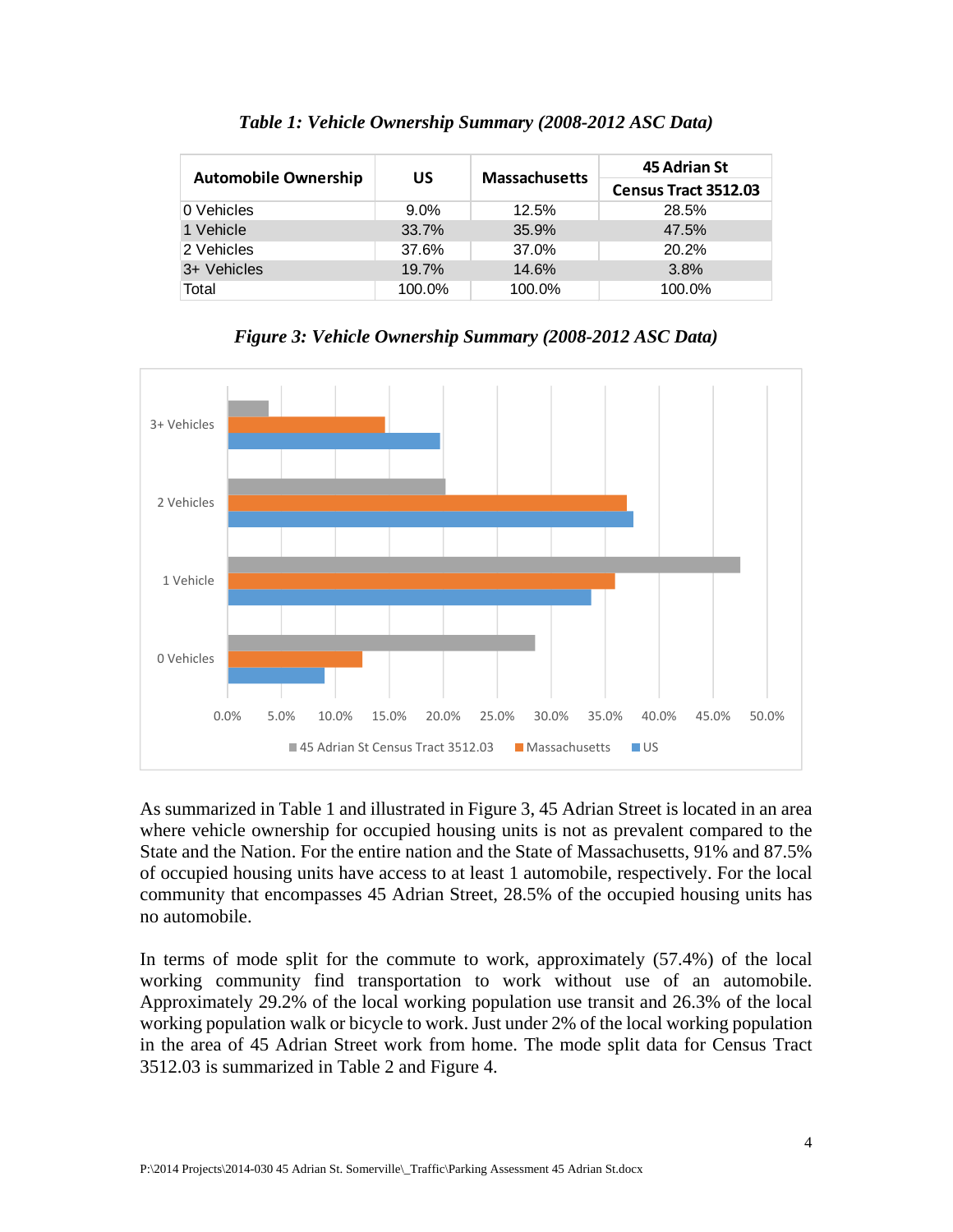| <b>Commuting to Work</b>    | US     | <b>Massachusetts</b> | 45 Adrian St                |  |  |
|-----------------------------|--------|----------------------|-----------------------------|--|--|
|                             |        |                      | <b>Census Tract 3512.03</b> |  |  |
| Single Occupant Vehicle     | 76.1%  | 72.2%                | 36.9%                       |  |  |
| Carpool                     | 10.0%  | 8.1%                 | 5.7%                        |  |  |
| Transit                     | 5.0%   | 9.2%                 | 29.2%                       |  |  |
| Walk                        | 2.8%   | 4.7%                 | 21.0%                       |  |  |
| Other Means (i.e., Bicycle) | 1.8%   | 1.6%                 | 5.3%                        |  |  |
| Telecommute                 | 4.3%   | 4.2%                 | 1.9%                        |  |  |
| Total                       | 100.0% | 100.0%               | 100.0%                      |  |  |

*Table 2: Mode Split for the Commute to Work (2008-2012 ASC Data)* 





As summarized in Table 2 and illustrated in Figure 4, 45 Adrian Street is located in an area where the automobile as a means of transportation to work is relatively obsolete compared to the State and the Nation. For the entire nation and the State of Massachusetts, 86.1% and 80.3% of the population use the automobile for the work commute, respectively. For the local community at 45 Adrian Street, only 42.6% use the automobile for the work commute.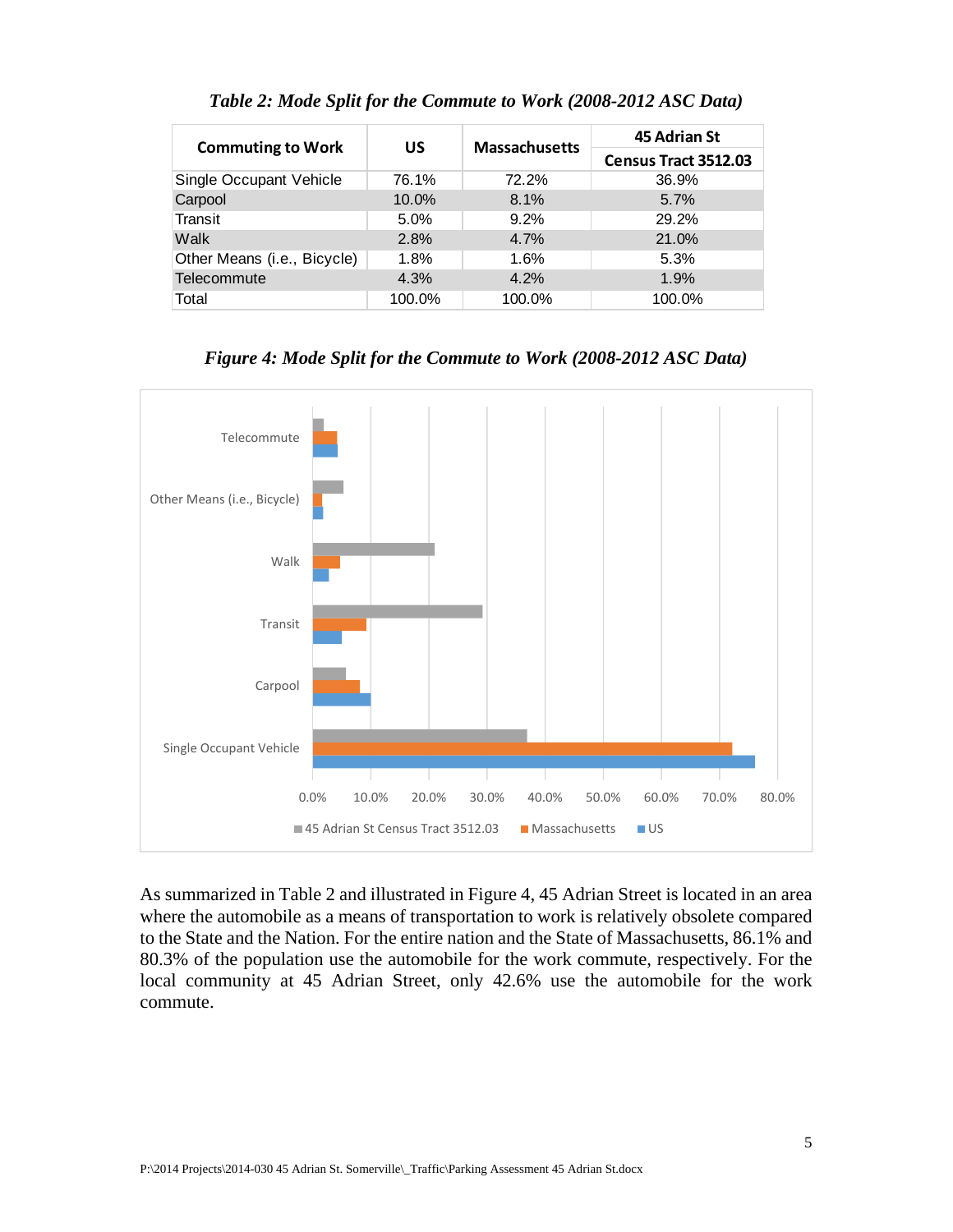### **Existing On-Street Parking Utilization**

The study area included all on-street parking in the vicinity of 45 Adrian Street within 500 linear feet. DCI performed a parking survey of all available on-street parking areas to determine the existing parking utilization. The study area included the following roadways:

- Adrian St, from Marion St to Joseph St
- Wyatt St, from # 47 Perry St to #16 Wyatt St (Wyatt Circle South)
- Marion St (North-South), from #33 Marion St to Concord Ave
- Marion St (East-West), from Harold St to #33 Marion St
- Concord Ave, from #57 Concord Ave to #79 Concord Ave

This study area is shown in Figure 3.



#### *Figure 3: Project Study Area*

*Map Source: Google Maps* 

#### **On-Street Parking Inventory**

DCI recorded the number of available parking spaces in the study area streets during a typical weekday and during a typical Saturday. The parking data were collected during the following time periods:

- Thursday, April 3, 2014 (12:00 2:00 PM)
- Saturday, April 5, 2014  $(11:00 2:00 \text{ PM})$
- Wednesday, April 9, 2014  $(5:00 7:00 \text{ PM})$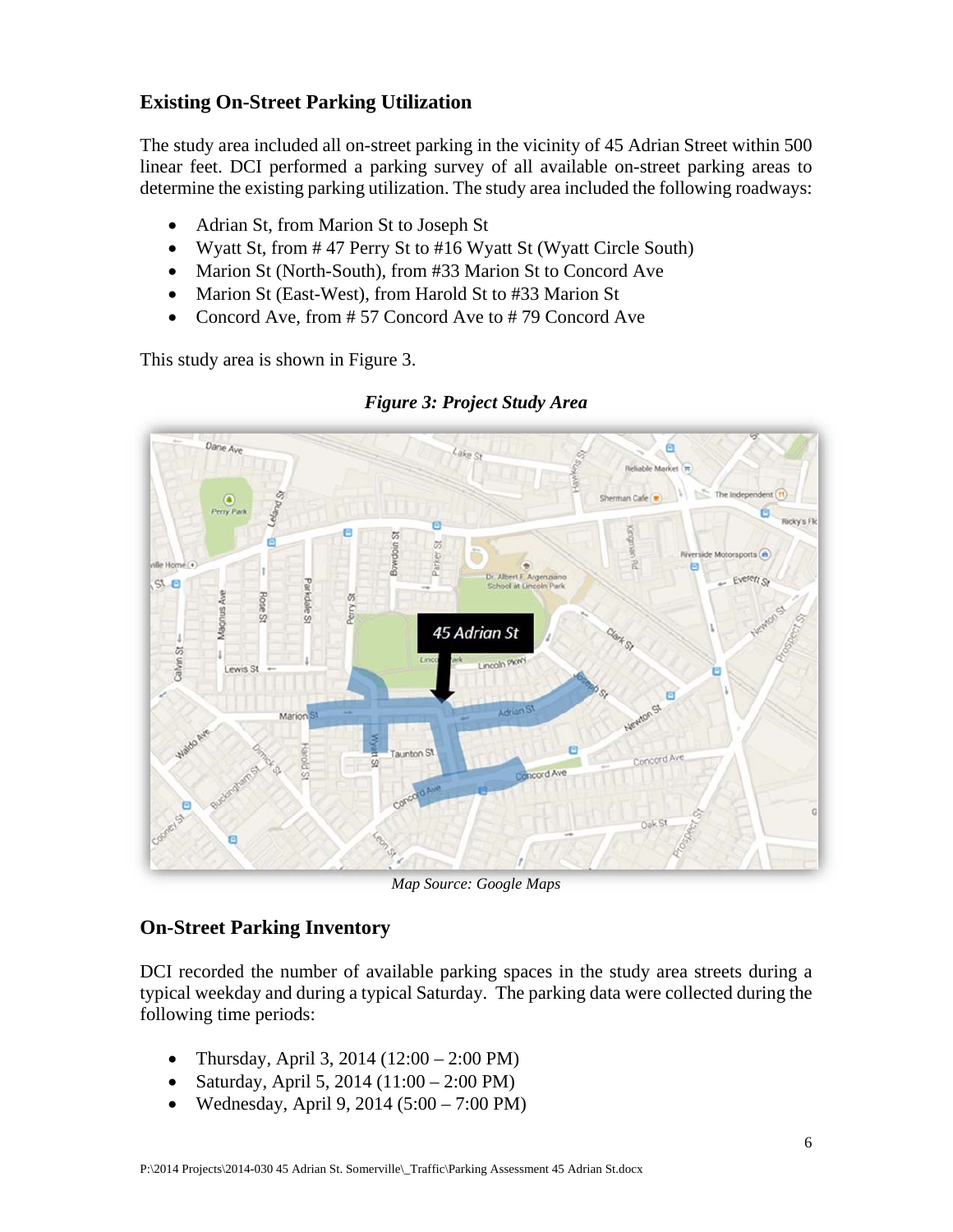The results of the parking surveys are summarized in Table 3. Detailed tables with the complete parking survey data are contained in the attached Appendix. As indicated by the parking survey summary, an average total of 69 parking spaces were available during the weekday mid-day period (12:00 PM to 2:00 PM). An average of 59 parking spaces were available during the weekday evening period (5:00 PM to 7:00 PM). On Saturday, during the mid-day observation period (11:00 AM to 2:00 PM), an average of 61 parking spaces were available. The results of this parking survey indicate that there is a substantial amount of under-utilized permit parking spaces spread amongst the study area streets.

|                  | Section            |                 |                            | Weekday           | Weekend        |                |
|------------------|--------------------|-----------------|----------------------------|-------------------|----------------|----------------|
| <b>Street</b>    | From               | to              | Subsection                 | Afternoon Evening |                | Afternoon      |
|                  |                    |                 |                            | Average           | Average        | Average        |
|                  |                    |                 | East Side                  | 5                 | 5              | 8              |
| <b>Wyatt St</b>  | #47 Perry St       | #16 Wyatt St    |                            |                   |                |                |
|                  |                    |                 | West Side                  | 9                 | $\overline{7}$ | 10             |
|                  |                    |                 | North Side                 | $\Omega$          | 5              | 5              |
| <b>Marion St</b> | #33 Marion St      | Concord Ave     |                            |                   |                |                |
| (North-South)    |                    |                 | South Side                 | 8                 | 6              | 6              |
|                  |                    |                 | East Side                  | 8                 | 8              | $\overline{7}$ |
| <b>Marion St</b> | Harold St          | #33 Marion St   |                            |                   |                |                |
| (East-West)      |                    |                 | West Side                  | 8                 | 11             | 11             |
|                  |                    |                 | North Side                 | $\overline{7}$    | 9              | 3              |
| Concord Ave      | #57 Concord Ave    | #79 Concord Ave |                            |                   |                |                |
|                  |                    |                 | South Side                 | 5                 | 6              | 8              |
|                  |                    |                 | North Side                 | $\overline{7}$    | 9              | 9              |
| Adrian St        | <b>Marion St</b>   | Joseph St       |                            | 3                 | 3              | $\mathbf{1}$   |
|                  |                    |                 | South Side                 | 9                 | 10             | 8              |
|                  | Accessible parking |                 | <b>CAPACITY</b>            | 136               | 136            | 136            |
|                  | Permit parking     |                 | <b>OCCUPIED</b>            | 67                | 78             | 75             |
|                  |                    |                 | <b>REMAINING AVAILABLE</b> | 69                | 59             | 61             |

#### *Table 3: Parking Survey Summary*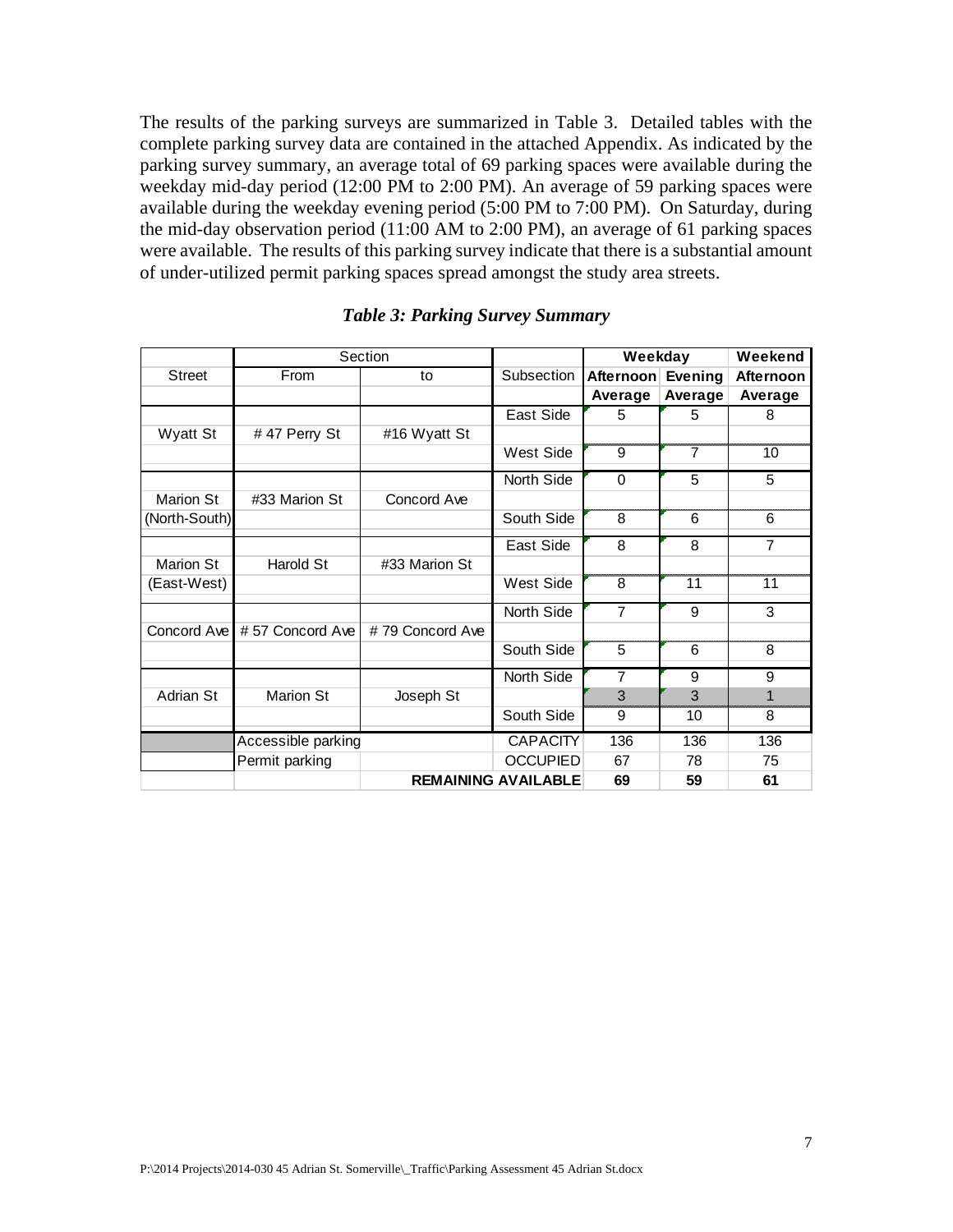#### **Conclusions**

This study has examined the transportation and parking impacts of the project site at 45 Adrian Street in Somerville, Massachusetts. 45 Adrian Street consists of modifications to the existing residential building which will require relief from the parking ordinance for two (2) spaces. 45 Adrian Street will add one (1) additional residential unit for a total of three (3) residential units. DCI has conducted an on-street parking utilization study and confirmed the availability of on-street parking in the vicinity of the project site at 45 Adrian Street. An average total of 69 parking spaces were available during the weekday mid-day period (12:00 PM to 2:00 PM). An average of 59 parking spaces were available during the weekday evening period (5:00 PM to 7:00 PM). On Saturday, during the mid-day observation period (11:00 AM to 2:00 PM), an average of 61 parking spaces were available.

45 Adrian Street is located in an area where the automobile as a means of transportation to work is relatively obsolete compared to the State and the Nation. For the entire nation and the State of Massachusetts, 86.1% and 80.3% of the population use the automobile for the work commute, respectively. For the local community at 45 Adrian Street, only 42.6% use the automobile for the work commute. For the entire nation and the State of Massachusetts, 91% and 87.5% of occupied housing units have access to at least 1 automobile, respectively. For the local community that encompasses 45 Adrian Street, 28.5% of the occupied housing units has no automobile.

The Site is conveniently situated close to public transportation. The Site is approximately a mile away from the Central Square Transit Station. The Green Line Extension (GLX) project will have a proposed transit station at Union Square less than a mile away by Year 2016.

Synthesizing these site characteristics holistically, in combination with the supporting multimodal transportation infrastructure, the proposed residential redevelopment is expected to fit the lifestyle and goals of the local community and the City of Somerville.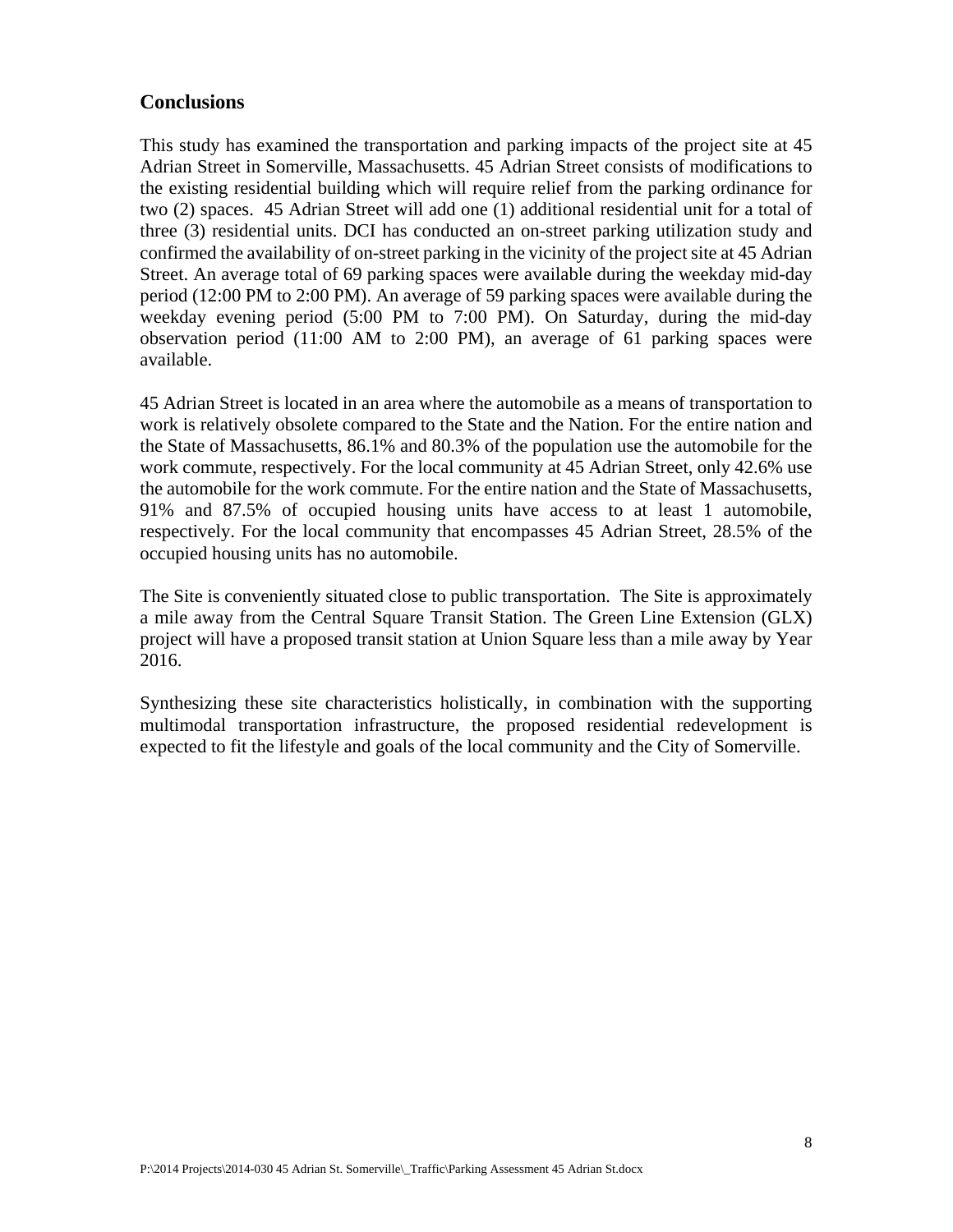# **Appendix**

Parking Survey Data Sheets & Calculations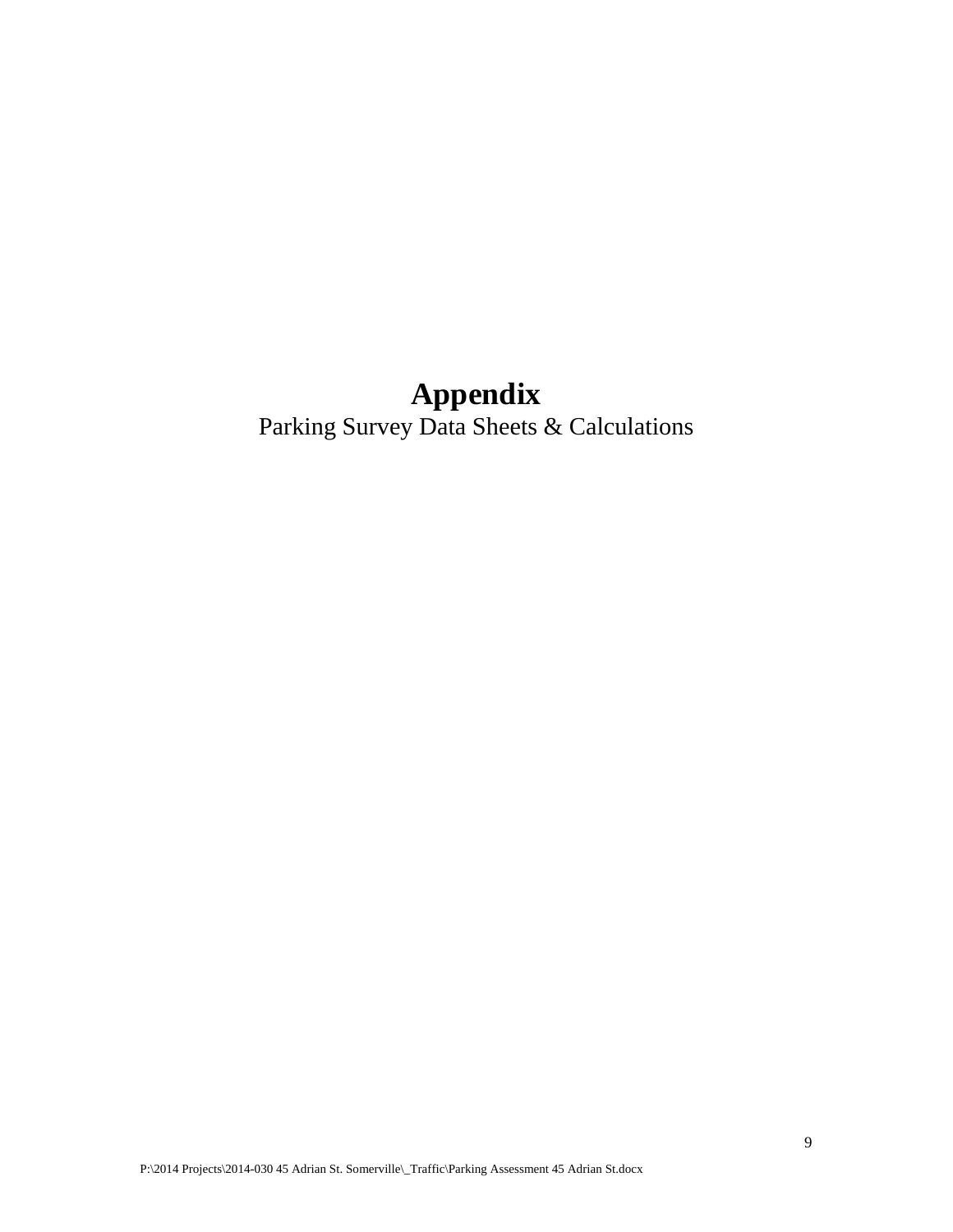# **Parking Survey**

Street: 45 Adrian St Sheet No.: 1 Date:\_4/3/2014\_Thursday\_ Thus Field by:\_Steve Wen

City: Somerville, MA Proj. No.: 2014-030 Weather:\_sunny\_\_\_ Notes: \_\_\_\_\_\_\_\_\_

|                  | Available<br>Total | Parking              | <b>Spaces</b>    |                              |
|------------------|--------------------|----------------------|------------------|------------------------------|
| <b>Street</b>    | From               | Section<br>to        | Subsection       | Total<br>Available<br>Spaces |
| <b>Wyatt St</b>  | #47 Perry St       | #16 Wyatt St         | East Side        | 16                           |
|                  |                    | (Wyatt Circle South) | <b>West Side</b> | 12                           |
| <b>Marion St</b> | #33 Marion St      | <b>Concord Ave</b>   | North Side       | 6                            |
| (North-South)    |                    |                      | South Side       | $\overline{7}$               |
| <b>Marion St</b> | Harold St          | #33 Marion St        | East Side        | 16                           |
| (East-West)      |                    |                      | <b>West Side</b> | 19                           |
| Concord Ave      | #57 Concord Ave    | #79 Concord Ave      | North Side       | 9                            |
|                  |                    |                      | South Side       | 11                           |
| <b>Adrian St</b> | <b>Marion St</b>   | Joseph St            | North Side       | 18<br>3                      |
|                  |                    |                      | South Side       | 19                           |
|                  |                    |                      | <b>TOTAL:</b>    | 136                          |

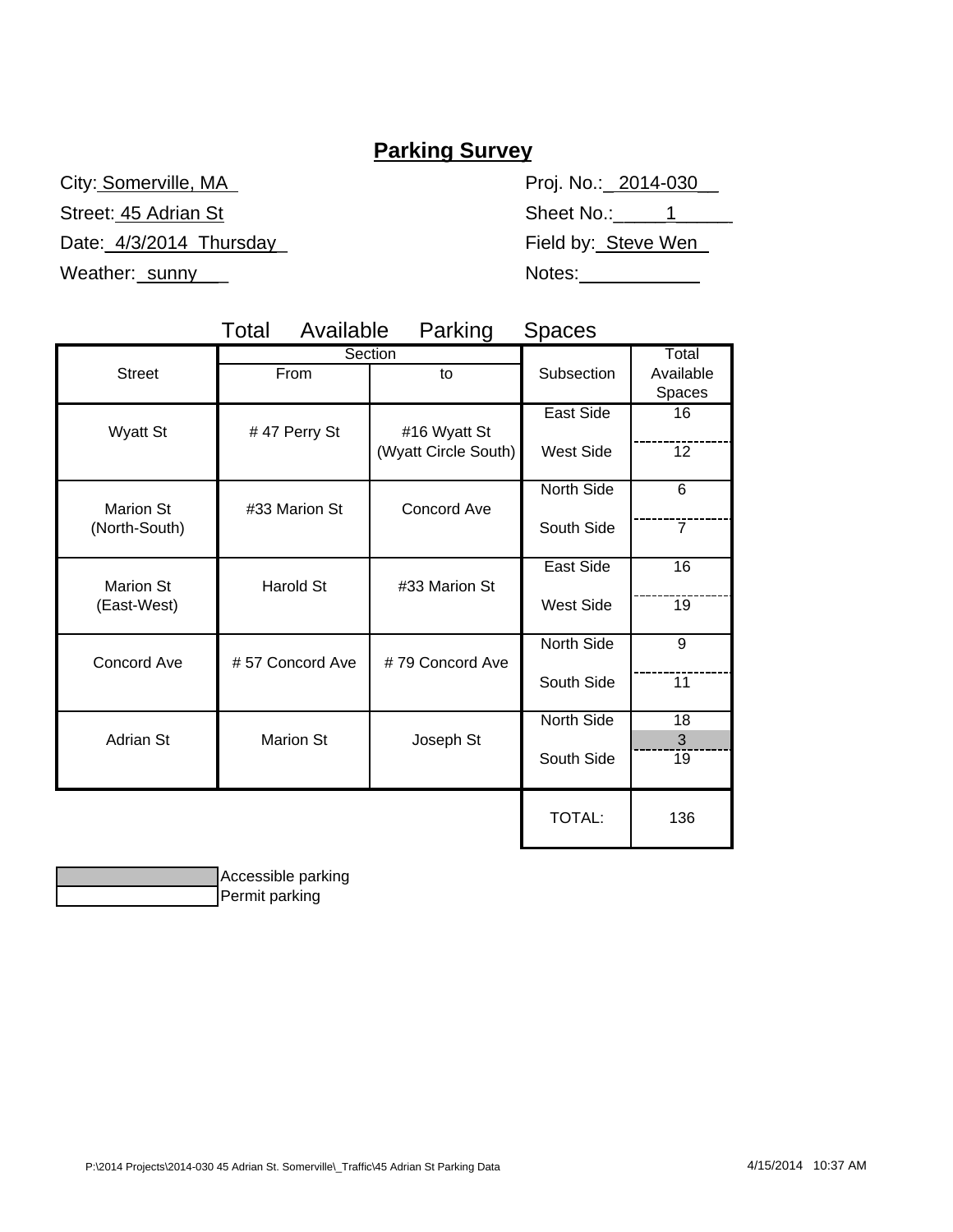## **Parking Survey**

Weather:\_sunny, overcast 50's\_\_\_ The Motes

| City: Somerville, MA         | Proj. No.:_ 2014-030__       |
|------------------------------|------------------------------|
| Street: 45 Adrian St         | Sheet No.: $\qquad \qquad 3$ |
| Date: 4/5/2014 Saturday      | Field by:_Frantz_Renard      |
| Weather: sunny overcast 50's | Notes:                       |

# Weekday Occupied Parking Spaces

|                                 | Section         |                      | 11:00 AM         | 12:00 PM       | $1:00$ PM      |                |
|---------------------------------|-----------------|----------------------|------------------|----------------|----------------|----------------|
| <b>Street</b>                   | From<br>to      |                      | Subsection       | to             | to             | to             |
|                                 |                 |                      |                  | 12:00 PM       | 1:00 PM        | 2:00 PM        |
|                                 |                 |                      | <b>East Side</b> | 7              | 8              | 8              |
| <b>Wyatt St</b>                 | #47 Perry St    | #16 Wyatt St         |                  |                |                |                |
|                                 |                 | (Wyatt Circle South) | <b>West Side</b> | 10             | 10             | 10             |
|                                 |                 |                      |                  |                |                |                |
|                                 |                 |                      | North Side       | 5              | 6              | 5              |
| Marion St                       | #33 Marion St   | Concord Ave          |                  |                |                |                |
| (North-South)                   |                 |                      | South Side       | 6              | 5              | 6              |
|                                 |                 |                      |                  |                |                |                |
| <b>Marion St</b><br>(East-West) | Harold St       | #33 Marion St        | East Side        | 6              | 6              | 8              |
|                                 |                 |                      |                  |                |                |                |
|                                 |                 |                      | West Side        | 11             | 11             | 11             |
|                                 |                 |                      | North Side       | $\overline{2}$ | $\overline{4}$ | $\overline{4}$ |
| Concord Ave                     | #57 Concord Ave | #79 Concord Ave      |                  |                |                |                |
|                                 |                 |                      | South Side       | 9              | $\overline{7}$ | 8              |
|                                 |                 |                      |                  |                |                |                |
|                                 | Marion St       | Joseph St            | North Side       | $\overline{7}$ | 10             | 10             |
| Adrian St                       |                 |                      |                  | $\Omega$       | $\mathbf{1}$   | $\mathbf{1}$   |
|                                 |                 |                      | South Side       | 3              | 10             | 10             |
|                                 |                 |                      |                  |                |                |                |
|                                 |                 |                      |                  |                |                |                |
|                                 |                 |                      | TOTAL:           | 66             | 78             | 81             |
|                                 |                 |                      |                  |                |                |                |